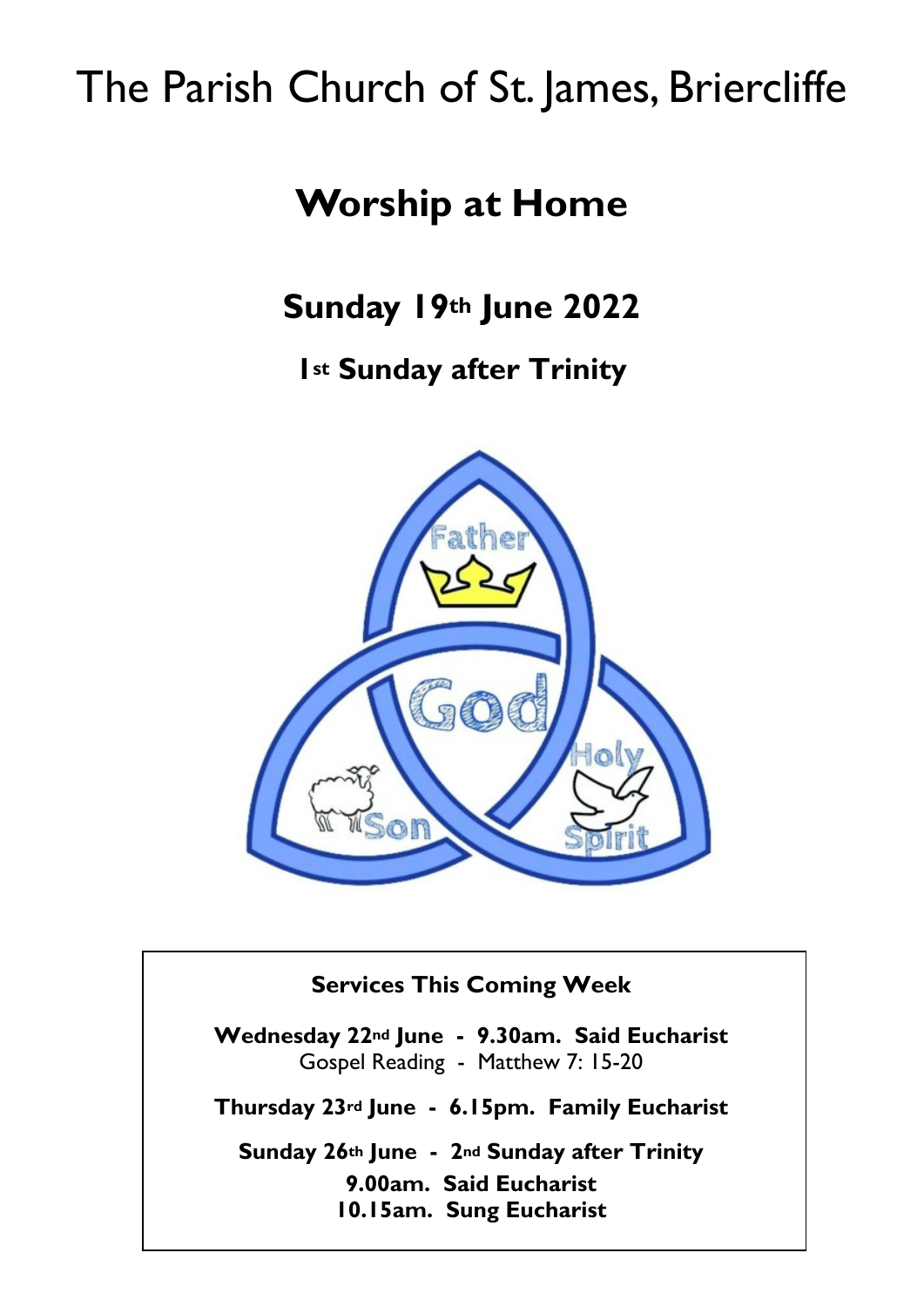## **The Collect**

O God, the strength of all those who put their trust in you, mercifully accept our prayers and, because through the weakness of our mortal nature we can do no good thing without you, grant us the help of your grace, that in the keeping of your commandments we may please you both in will and deed; through Jesus Christ your Son our Lord, who is alive and reigns with you, in the unity of the Holy Spirit, one God, now and for ever. **Amen.**

#### **A Reading from the Epistle to the Galatians** (Ch. 3: 23-end)

23Before faith came, we were imprisoned and guarded under the law until faith would be revealed. 24Therefore the law was our disciplinarian until Christ came, so that we might be justified by faith. 25But now that faith has come, we are no longer subject to a disciplinarian, 26for in Christ Jesus you are all children o f God through faith. 27As many of you as were baptized into Christ have clothed yourselves with Christ; 28There is no longer Jew or Greek, there is no longer slave or free, there is no longer male and female; for all of you are one in Christ Jesus. 29And if you belong to Christ, then you are Abraham's offspring, heirs according to the promise.

# **The Gospel of St Luke** (Ch**.** 8: 26-39)

26 Jesus and his disciples arrived at the country of the Gerasenes, which is opposite Galilee. 27As he stepped out on land, a man of the city who had demons met him. For a long time he had worn no clothes, and he did not live in a house but in the tombs. 28When he saw Jesus, he fell down before him and shouted at the top of his voice, 'What have you to do with me, Jesus, Son of the Most High God? I beg you, do not torment me'  $-$  29for Jesus had commanded the unclean spirit to come out of the man. (For many times it had seized him; he was kept under guard and bound with chains and shackles, but he would break the bonds and be driven by the demon into the wilds.) 30Jesus then asked him, 'What is your name?' He said, 'Legion'; for many demons had entered him. 31They begged him not to order them to go back into the abyss.

<sup>32</sup>Now there on the hillside a large herd of swine was feeding; and the demons begged Jesus to let them enter these. So he gave them permission. 33Then the demons came out of the man and entered the swine, and the herd rushed down the steep bank into the lake and was drowned.

<sup>34</sup>When the swineherds saw what had happened, they ran off and told it in the city and in the country. 35Then people came out to see what had happened, and when they came to Jesus, they found the man from whom the demons had gone sitting at the feet of Jesus, clothed and in his right mind. And they were afraid. 36Those who had seen it told them how the one who had been possessed by demons had been healed. 37Then all the people of the surrounding country of the Gerasenes asked Jesus to leave them; for they were seized with great fear. So he got into the boat and returned. 38The man from whom the demons had gone begged that he might be with him; but Jesus sent him away, saying, <sup>39</sup>'Return to your home, and declare how much God has done for you.' So he went away, proclaiming throughout the city how much lesus had done for him.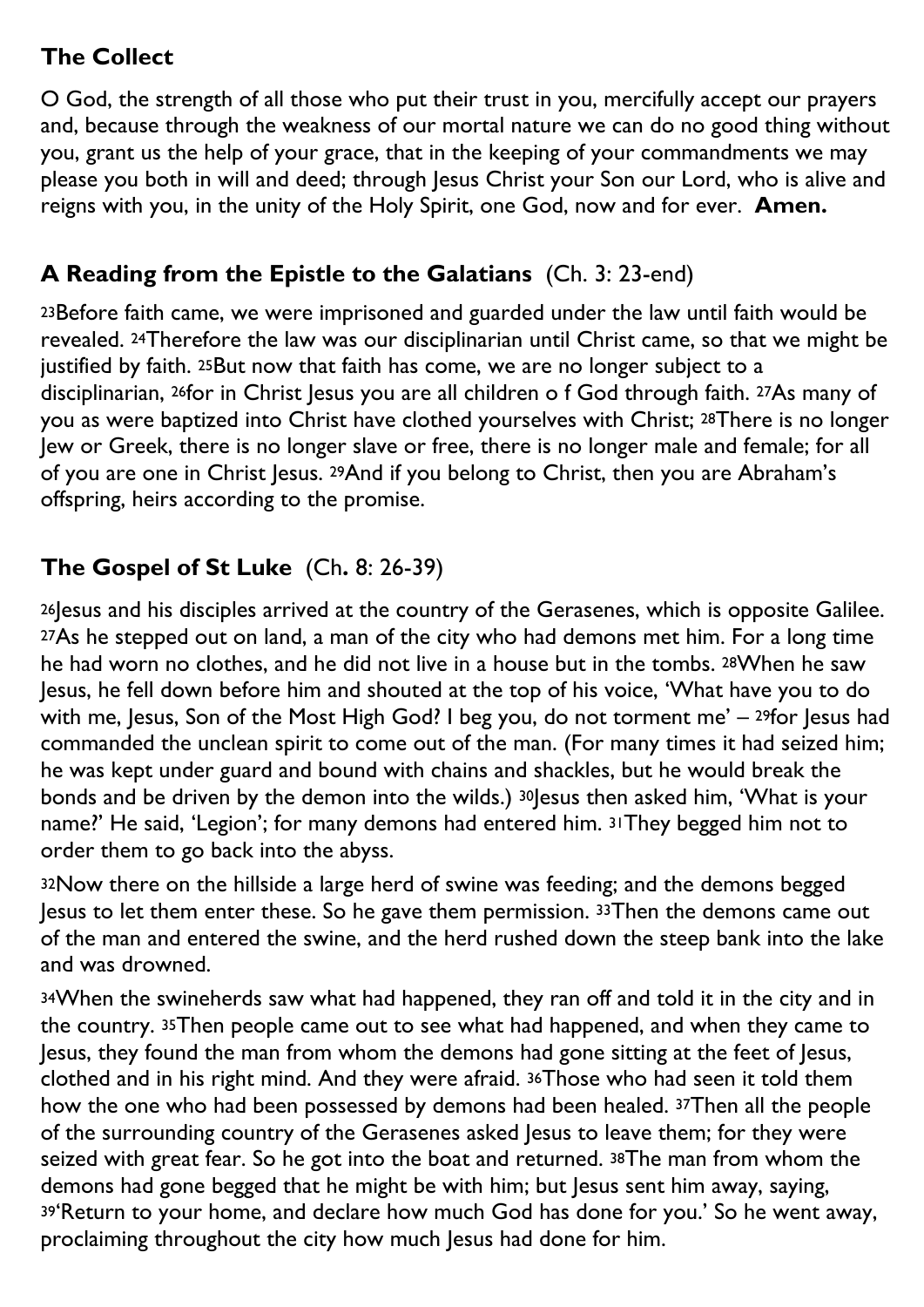## **Prayers of Intercession**

In our Parish, we pray for:

Those who are ill at this time and all those who have the care of them, including: Dave, Craig, Everly, Hilary, Kerry, Maureen, Issac, Ronnie,

For all the recently departed, and all those who mourn them, including Katie Kenyon, Barbara Stephenson

and for all those whose anniversary occurs at this time, including Mabel Kay, Rene Townsend

And in our cycle of prayer, we pray for the residents and businesses on Clockhouse Avenue, Clockhouse Court, Clockhouse Grove, Malham Road, Oakwood Close

#### **Vision 2026 Prayer**

Heavenly Father, we embrace Your call for us to make disciples, to be witnesses, to grow leaders and inspire children and young people. Give us the eyes to see Your vision, ears to hear the prompting of Your Spirit and courage to follow in the footsteps of Your Son, our Lord and Saviour Jesus Christ. Amen.

#### **Prayer for a new Vicar**

Heavenly Father, send us your Holy Spirit at this time of uncertainty and change. Fill us with vision, energy and faithfulness in prayer. May we be true to our calling to be a living church bringing new life to our community. Guide with your heavenly wisdom those who are to choose a new incumbent. May the person you are calling be ready to serve us with joy in faith and obedience to your Son our Saviour, Jesus Christ. Amen Merciful Father, Accept these prayers for the sake of your Son, our Saviour Jesus Christ. Amen.

## **The Grace**

Almighty and eternal God, you have revealed yourself as Father, Son and Holy Spirit, and live and reign in the perfect unity of love: hold us firm in this faith, that we may know you in all your ways and evermore rejoice in your eternal glory, who are three Persons yet one God, now and for ever. Amen.